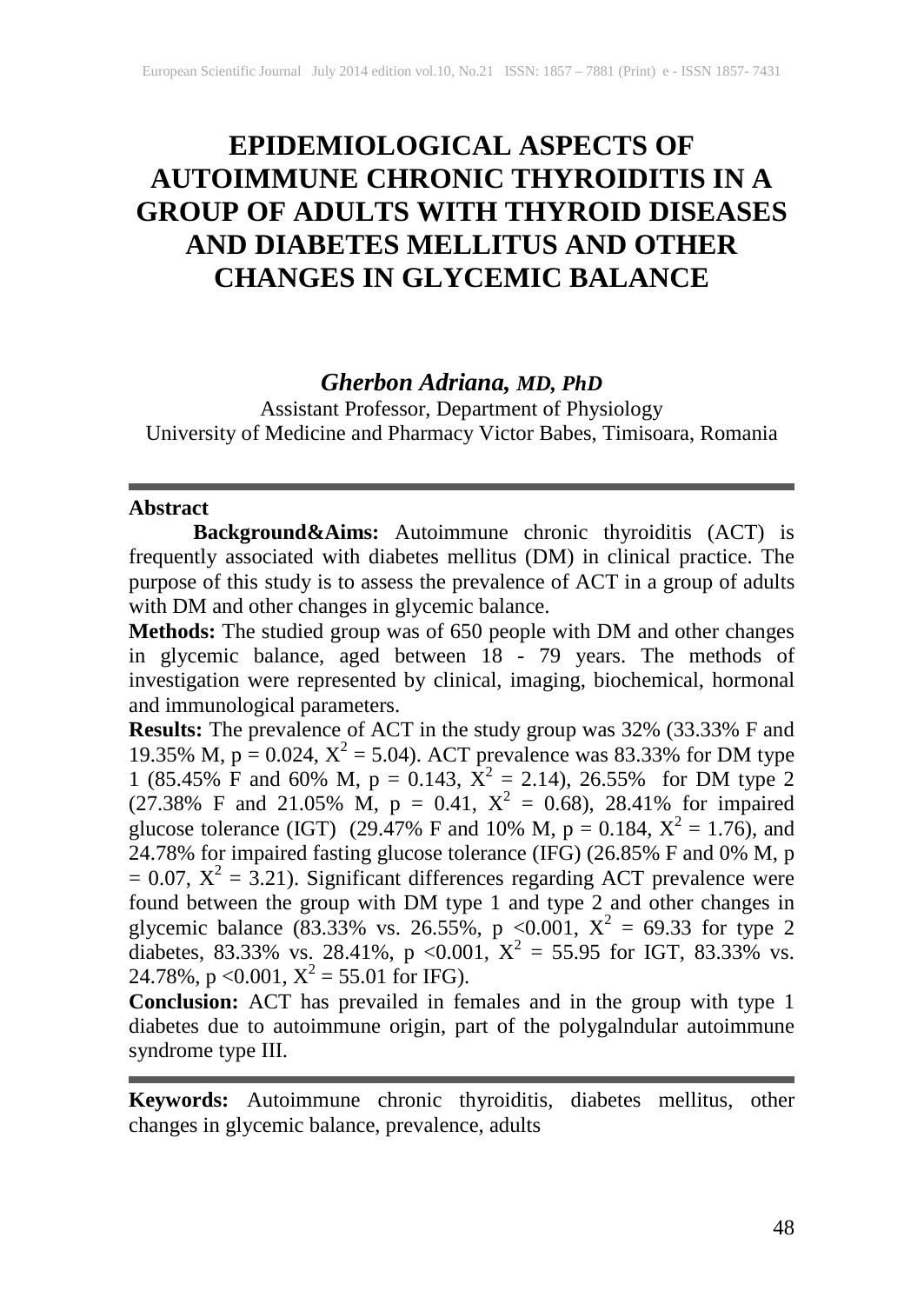# **Introduction**

Thyroid disorders are frequently associated with diabetes in clinical practice. In type 1 diabetes, because autoimmune etiology it is often associated with autoimmune thyroid disease (chronic autoimmune thyroiditis, Basedow-Graves disease).

Hashimoto's thyroiditis is a condition caused by inflammation of the thyroid gland. It is an autoimmune disease, which means that the body inappropriately attacks the thyroid gland--as if it was foreign tissue. The underlying cause of the autoimmune process still is unknown. Hashimoto's thyroiditis tends to occur in families, and is associated with a clustering of other autoimmune conditions such as type 1 diabetes, and celiac disease. Hashimoto's thyroiditis is 5-10 times more common in women than in men and most often starts in adulthood. Blood drawn from patients with Hashimoto's throiditis reveals an increased number of antibodies to the enzyme, thyroid peroxidase an enzyme (protein) found within the thyroid gland. As result of the antibodies' interaction with the enzyme, inflammation develops in the thyroid gland, the thyroid gland is destroyed, and the patient ultimately is rendered hypothyroid (too little thyroid hormone).

The disease begins slowly. It may take months or even years for the condition to be detected. Chronic thyroiditis is most common in women and people with a family history of thyroid disease. It affects between 0.1% and 5% of all adults in Western countries.

Hashimoto's disease may, in rare cases, be associated with other endocrine disorders caused by the immune system.

Hashimoto's thyroiditis is the most common cause of hypothyroidism in the United States.

Hypothyroidism is very common and is estimated to affect 3%-5% of the adult population. It is more common in women than in men, and the risk of developing hypothyroidism increases with advancing age (Hypponen et al, 2000).

Because patients with organ-specific autoimmune disease are at risk of developing other autoimmune diseases, and thyroid disorders are more common in women, it is not surprising that 30% of women with type 1 diabetes presents thyroid damage. Postpartum thyroiditis rate in diabetic patients is three times higher than in healthy women (Hypponen et al, 2000).

Type 1 diabetes is commonly associated with endocrine and systemic disease with autoimmune etiology as Graves-Basedow disease, Hashimoto's thyroiditis, Addison's disease, celiac disease, pernicious anemia, myasthenia gravis, vitiligo, etc. (Armengol et al, 2003).

From people with type 1 diabetes,  $\approx 1$ -20 patients are generally affected by hypothyroidism (Diabetes Prevention Program Research Group,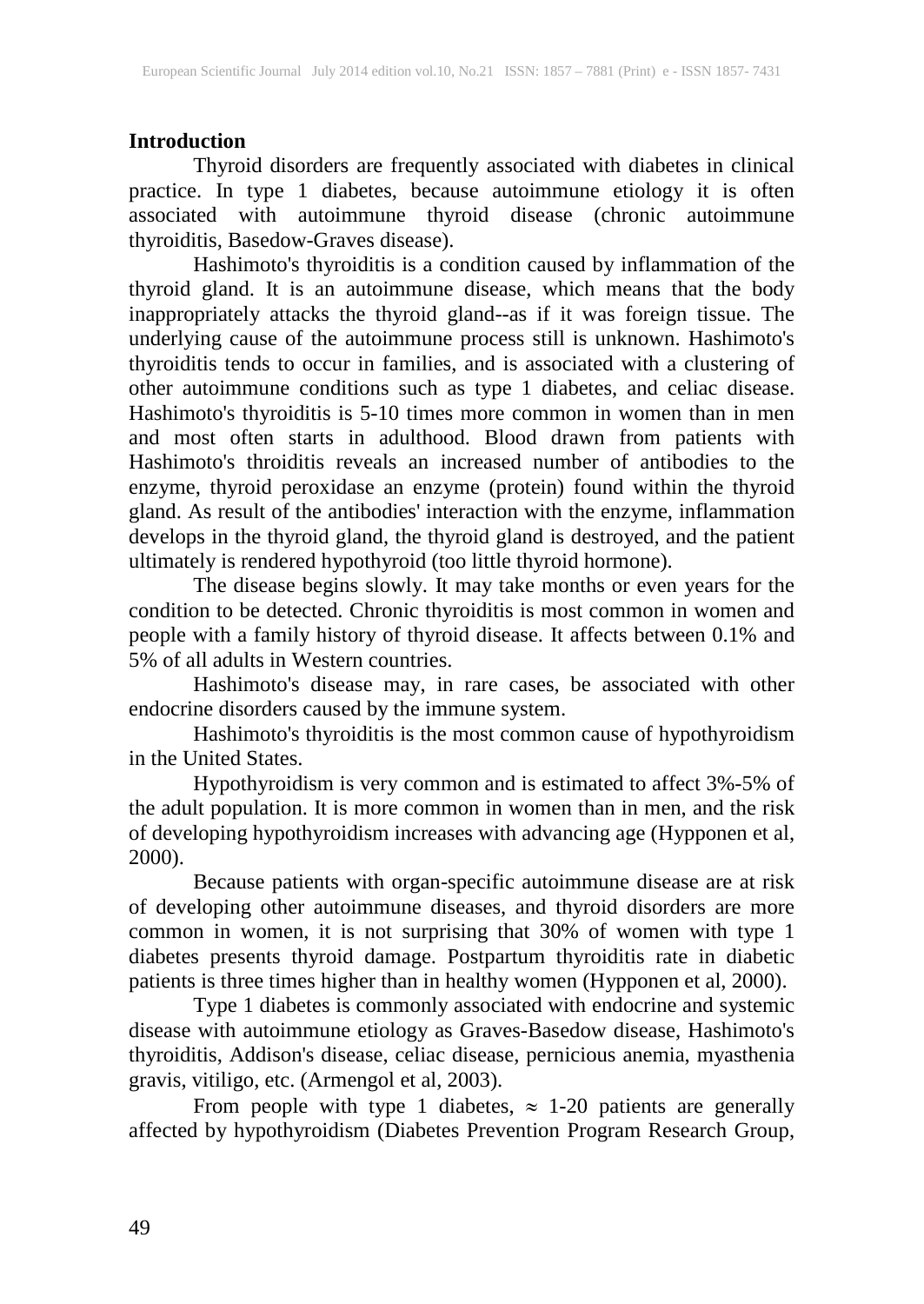2002). The frequency of DM type 1 association with hypothyroidism varies from 0.7% to 4% (American Diabetes Association, 2001).

A particular association of DM type 1 with hypo-or hyperthyroidism, is characteristic to polyglandular autoimmune syndrome (PAS). There are 3 polyglandular autoimmune syndromes.

**Polyglandular autoimmune syndrome type I (PAS I)** is a recessive autosomal disorder caused by a mutation on the short arm of chromosome 21, characterized by the triad of mucocutaneous candidiasis, hypoparathyroidism and Addison's disease (Aldasouqi et al, 2006, Myhre et al,  $2001$ ).

**Polyglandular autoimmune syndrome type II (PAS II)** (Sivarajah et al, 2006, Betterle et al, 2004) is the most common immunoendocrinophathy. It occurs in adulthood, affecting mostly women. It is characterized by the appearance in the same person of two or more of the following diseases: Addison's disease, Graves-Basedow's disease, thyroiditis with autoimmune etiology, type I diabetes mellitus, primary hypogonadism, myasthenia gravis, celiac disease.

**Polyglandular autoimmune syndrome type III (PAS III)** (Aung et al, 2006) is a PAS II syndrome without adrenocortical involvement. It comprises a group of autoimmune disorders generally characterized by glandular insufficiency. One fourth of the patients with the hypofunction of one gland present other endocrine glands hypofunction, too. This syndrome is associated with the following diseases: celiac disease, hypogonadism, myasthenia gravis, sarcoidosis, Sjogren's syndrome, rheumatoid arthritis, gastric cancer, malabsorption due by pancreatic exocrine deficiency time, and can be classified into 3 categories:

- PAS type III a - autoimmune thyroiditis with DM type 1

- PAS type III b - autoimmune thyroiditis with pernicious anemia

- PAS type III c - autoimmune thyroiditis with vitiligo and/or alopecia and/or other autoimmune diseases

In the case of associations between IGT and IFG with thyroid diseases, these usually appear as thyroid hormones excess. These associations are more frequently at women.

In a US study it is show that in the patients with thyroid diseaseses, glucose intolerance was present in 38% cases, and incidence of clinical diabetes was  $\approx 2-3$  % (Wartofsky, 2000, Werner et al, 2000).

Another authors show a prevalence of thyroid diseases at patients with DM type 2 at 2.5%, the most freuently thyroid disease being subclinical hypothyroidism (4,1%) (Radaideh et al, 2004).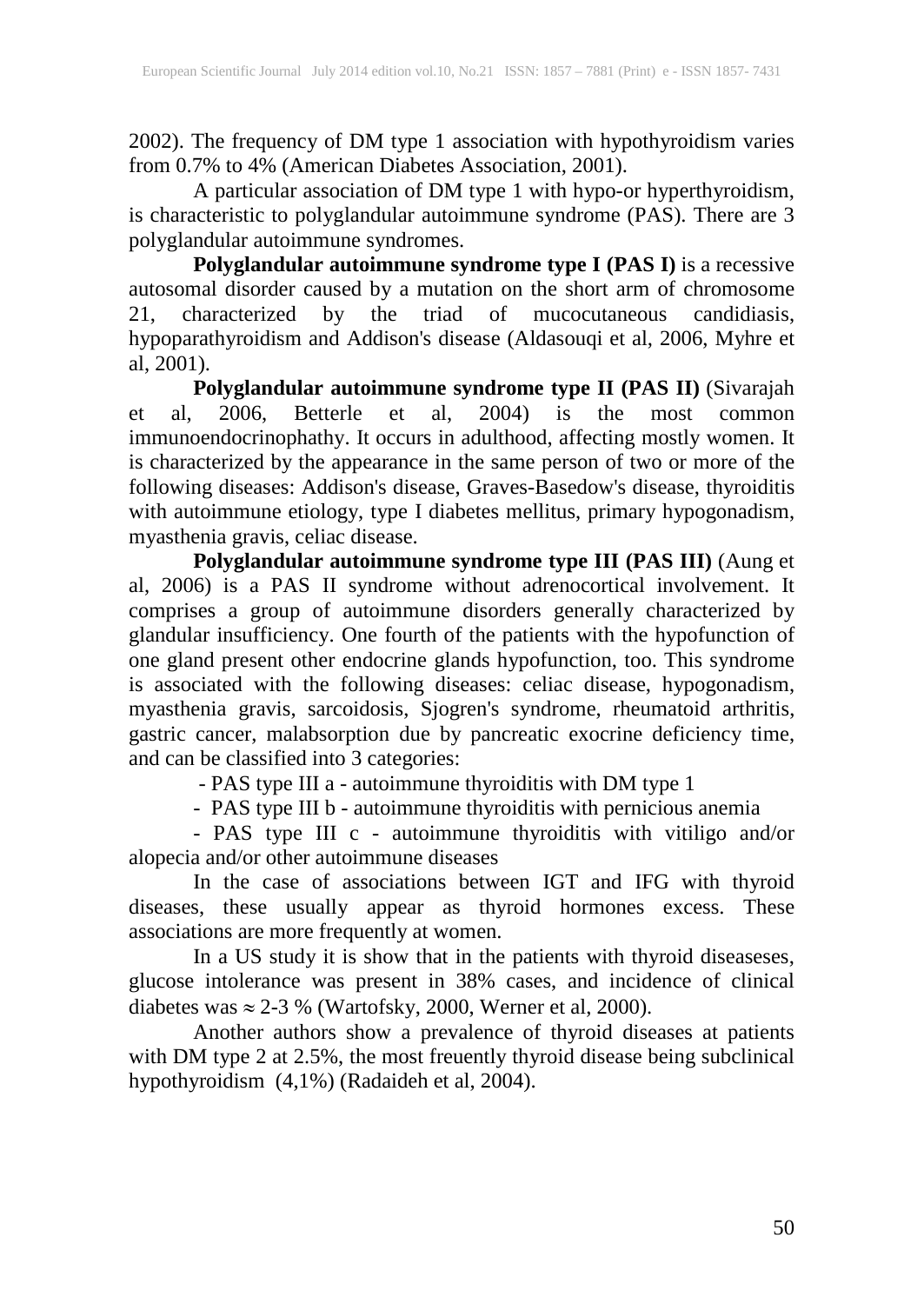# **Material And Methods Investigated population**

650 people with diabetes and other changes in glycemic balance (588 F and 62 M) aged between 18 and 79 years represented the study group.

|                 |                                 |       |       |         | Depending on glycemic balance the group was divided into: |                |                             |     |
|-----------------|---------------------------------|-------|-------|---------|-----------------------------------------------------------|----------------|-----------------------------|-----|
| $\sim$ 10 $\,$  | The                             | group |       | with DM | type                                                      |                | $\frac{1}{2}$ $\frac{1}{2}$ | 60  |
| $\sim$ 10 $\pm$ | The                             | group | with  | DM      | type                                                      | $\overline{2}$ | $\sim$                      | 290 |
| $\sim$          | The                             |       | group | with    | <b>IGT</b>                                                |                |                             | 183 |
|                 | The group with $\text{IEC}$ 117 |       |       |         |                                                           |                |                             |     |

- The group with  $IFG - II7$ 



**Figure 1.** Cases distribution according to the type of changes in glycemic balance

## **Methods of investigation**

The methods of investigation were represented by **clinical data** - case history, current status, **imagistic**- thyroid ultrasound, **biochemical** - *for glycemic balance*: fasting blood glucose, glycosylated hemoglobin, *investigation of the thyroid gland*: TSH, FT<sub>4</sub>, FT<sub>3</sub>, thyroid antibodies.

*Determination of plasma glucose* was performed by enzyme technique with glucosooxidasis. Normal values were taken between 70 - 110 mg%; diabetes mellitus - values equal or over 126 mg%, impaired glucose tolerance - values between 110 - 125 mg% and the OGTT at 2 h between 140 - 200 mg% and impaired fasting glucose - values between 110 - 125 mg% and OGTT at 2 h under 140 mg%.

*Determination of HbA1c* was achieved through the DiaStat for measuring HbA1c reported to the total HbA.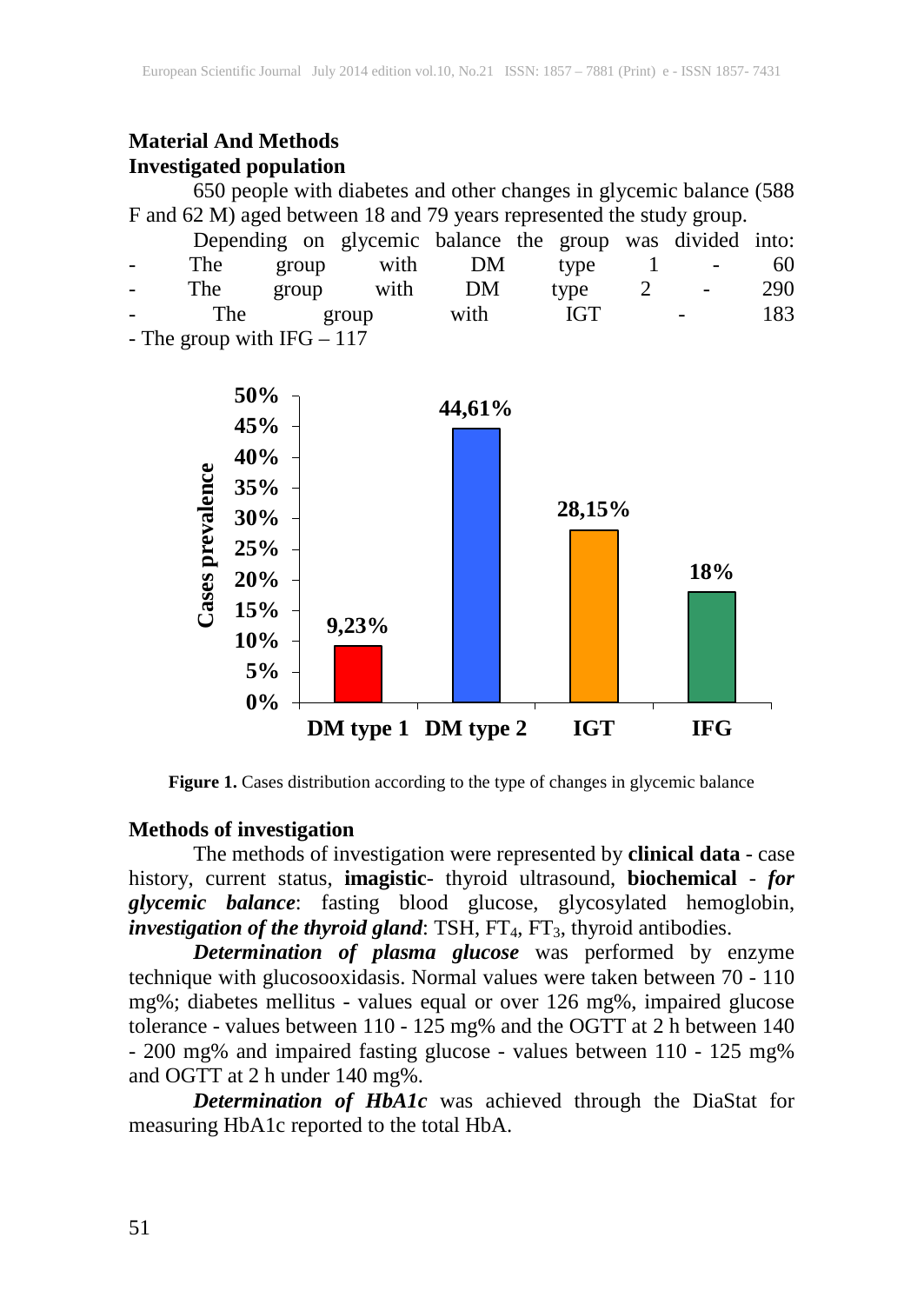To determine *the TSH level in plasma, the free fraction of triiodotironin (FT3), and the plasma free fraction of thyroxin (FT4)* were performed a quantitative method ARCHITECT; witch is an immunological method, Chemilumnescent Micro particle Immunoassay (CMIA). Normal values were following:  $TSH = 0.465 - 4.68$  Miu/ml,  $FT_3 = 3.69 - 10.4$  pmol/l,  $FT_4 = 10 - 28.2$  pmol/l.

*The immunological parameters* were represented by autoimmune thyroid markers - antibodies (antiTPO and antiTg antibodies).

To determine *serum levels of antiTPO antibodies* it was used the kit AxSYM antiTPO, an immunological method (Micro particle Enzyme Immunoassay) (MEIA). Normal values: antiTPO antibodies <35 IU/ml.

To determine *serum levels of antiTg antibodies* it was used the kit AxSYM antiTg, a MEIA method as well (Micro particle Enzyme Immunoassay). Normal values: antiTg antibodies <55 IU/ml.

**Thyroid ultrasound** was performed in all cases and allowed us to measure thyroid volume, thyroid study and the changes in parenchyma's density.

An increased density, uniform, characterizes normal thyroid parenchyma easily distinguished from the neck muscles that are hypo dens.

Inflammatory processes and autoimmune pathology appears hypo dens**.** The scale was assessed as being discreet +, moderate ++ and marked  $+++.$ 

In the autoimmune thyroid disease the parenchyma of the gland appears hypo dens.

Chronic autoimmune thyroid disorder appears with a hypoecogenity of the parenchyma and normal or increased thyroid volume.

## **Statistical analysis**

For statistical analysis we used Microsoft Excel and POP Tools from Microsoft Office 2003 and EPI 2000 program. To measure the quantitative variables were determined average and standard deviation, and to assess the gender differences and other differences we used the unpaired t test and ANOVA test, considering statistically significant a  $p < 0.05$ .

## **Results and discussion**

Adults group included 650 people, young adults, adults and the elderly, aged between 17 and 79 years (Table I). It consisted of subjects with diabetes which in time present thyroid diseases and subjects with thyroid disease who have developed glucose metabolism disorders or diabetes.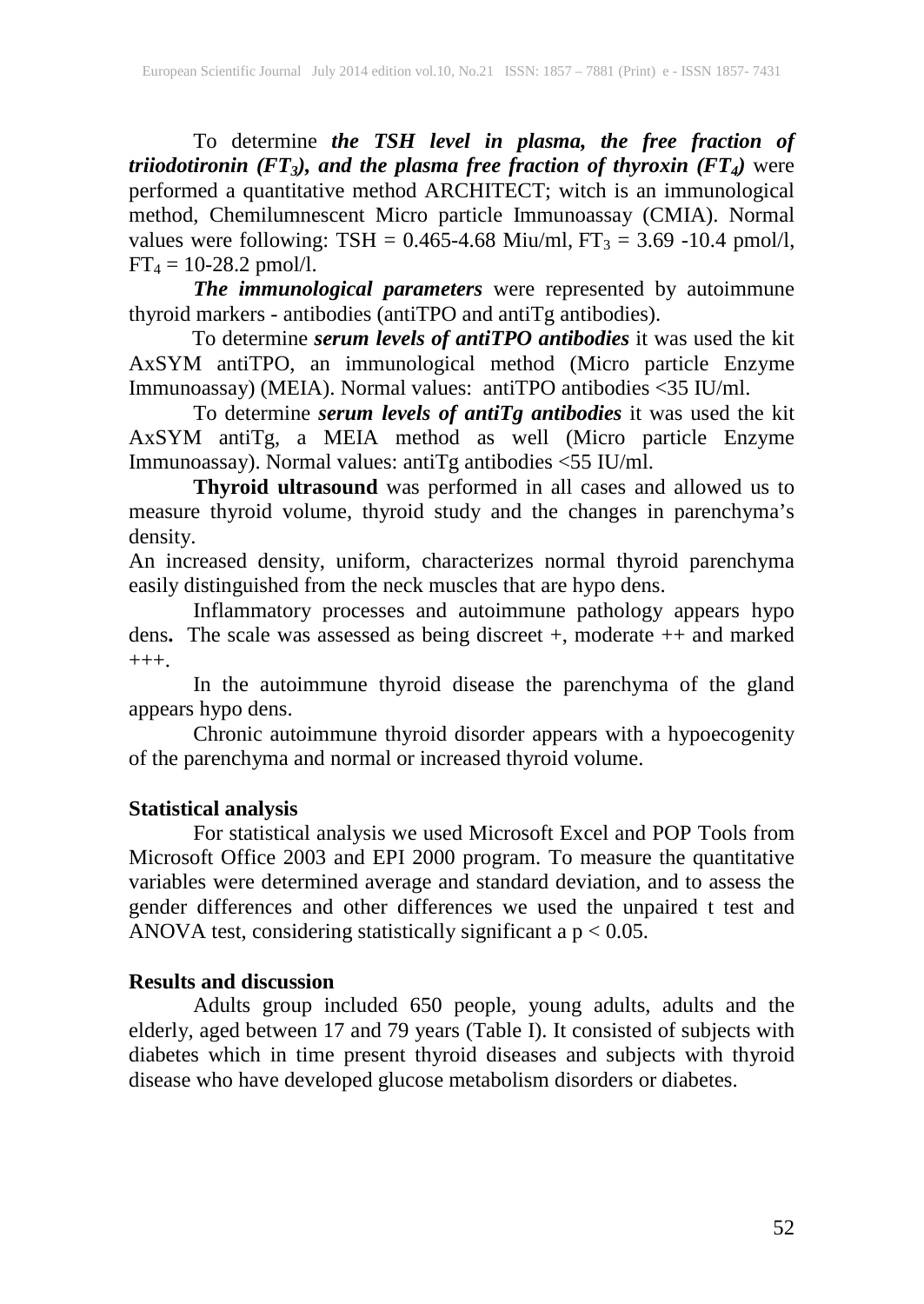| Age             | <b>Cases number</b> |               | ັ<br>Female |       | ັ<br><b>Male</b>            |       |
|-----------------|---------------------|---------------|-------------|-------|-----------------------------|-------|
|                 | n                   | $\frac{0}{0}$ | n           | $\%$  | n                           | $\%$  |
| $18 - 19$ years | 11                  | 1.7           | 10          | 90.9  |                             | 9.1   |
| $20 - 29$ years | 29                  | 4.46          | 27          | 93.1  | $\mathcal{D}_{\mathcal{L}}$ | 6.9   |
| $30 - 39$ years | 48                  | 7.38          | 43          | 89.58 | 5                           | 10.42 |
| $40 - 49$ years | 168                 | 25.84         | 141         | 83.93 | 27                          | 16.07 |
| $50 - 59$ years | 219                 | 33.7          | 209         | 95.43 | 10                          | 4.57  |
| $60 - 69$ years | 118                 | 18.15         | 112         | 94.91 | 6                           | 5.09  |
| $70 - 79$ years | 57                  | 8.77          | 46          | 80.7  | 11                          | 19.3  |

**Table I.** Distribution according to age and gender of adults group

Adults group was subdivided according to the type of change in glycemic balance in four subgroups (Fig. 1):

- group with DM type 1 with 60 cases (9.23%)
- group with DM type 2 with 290 cases (44.61%)
- IGT group with 183 cases (28.15%)
- IFG group with 117 cases (18%)

DM type 1 represent 5 – 10 % from all cases with DM (1.4 million persons in US and  $10 - 20$  millions persons in all the world). (Serban V, 2010)

More than half DM type 1 cases are diagnosed after 15 years. In adult, most DM type 1 cases are mask by a false diagnostic of DM type 2, for a long or a short period of time. (Şerban V, 2010)

Information about DM type 1 incidence are little, but its incidence decrease in the 3rd decade of life and increase between 5 and 7 decade of life. (Şerban V, 2010)

About the gender, in areas with DM type 1 higher incidence, in adult, men have a higher risk, compare with women. (Şerban V, 2010)

DM type 2 represent 90 – 95% from all cases with DM.

In the country in course of development, prevalence peak is at  $40 -$ 45 age, while in develop country, this is above 60 years. (Şerban V, 2010)

In a study perform in Germay, in 2000, DM type 2 prevalence was 16.7% at men and 8.6% in women, between 50 -59 years, and 23.2% at men and 17% at women between 70 and 74 years. (Rathmann et al, 2003)

AusDiab study show that DM type 2 affect 2.7% of men and 2.2% of women with age between 35 and 44 years, and 23.1% from men and 22.7% from women with age above 75 years. (Şerban V, 2010)

NHANES III study reveal the same prevalence increase tendency with age: 5.9 % at men and  $4.8\%$  at women between  $40 - 49$  years and  $19.2$ % at men and 16.6% at women after 75 years. (Şerban V, 2010)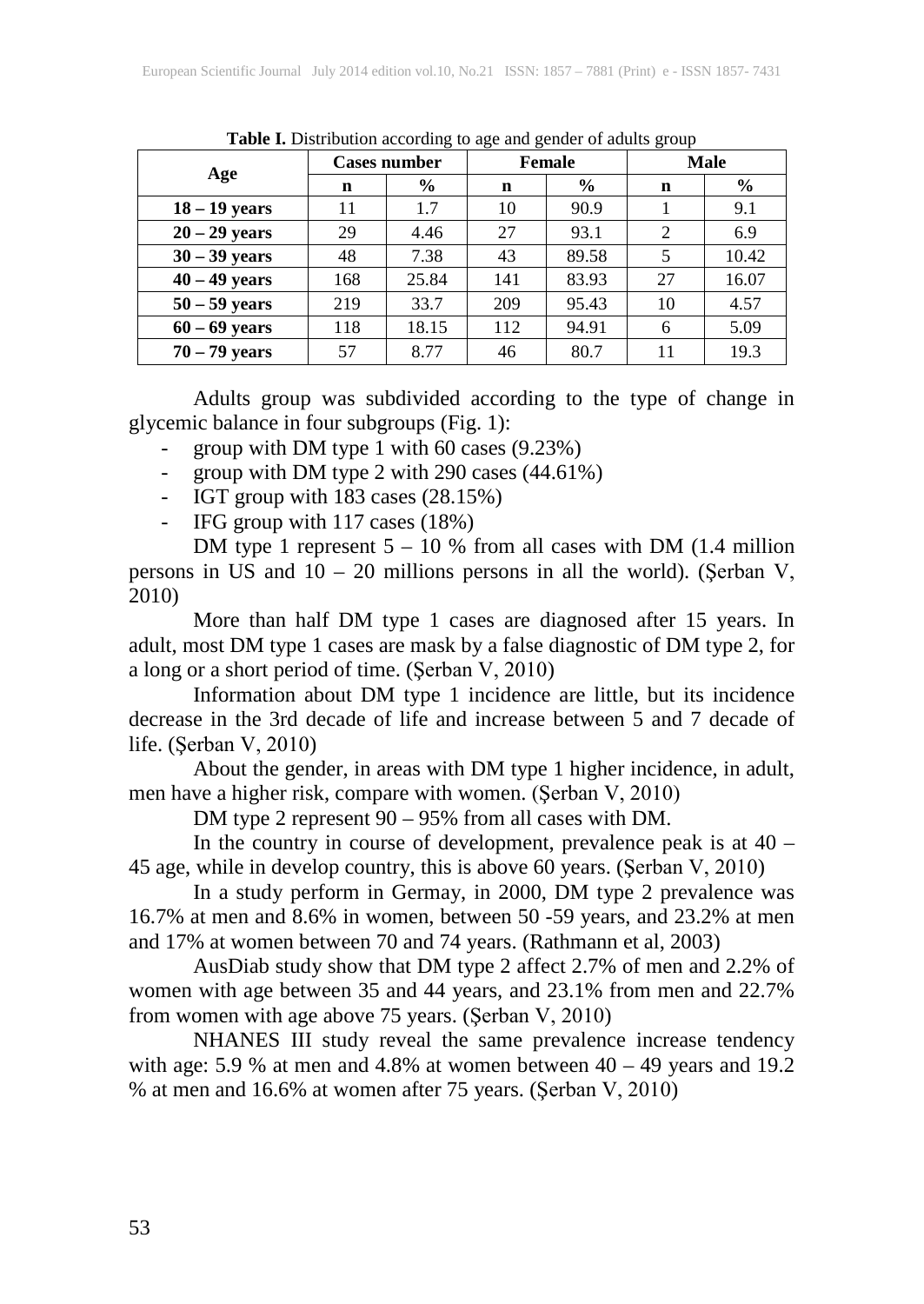Regarding the gender, the prevalence is higher in male, in the case of population with better economic situation, from Europe and US, and a preponderence of female in the rural areas. (Şerban V, 2010)

In the study group, we had a predominance of females, because of the association of DM with thyroid disorder, diseases that prevail in women.

The current average age and the onset average age of DM in the adult's subgroups with different changes in glucose metabolism is shown in Table II.

Table II. Distribution of adult's subgroups with different changes in glucose metabolism by current age and by onset age

| Para<br>meters                | <b>Cases</b><br>num<br>ber | Average | <b>Standard</b><br>deviation | <b>Median</b> | <b>Minimum</b> | <b>Maximum</b> |  |
|-------------------------------|----------------------------|---------|------------------------------|---------------|----------------|----------------|--|
|                               |                            |         | DM type 1                    |               |                |                |  |
| <b>Onset age</b><br>(vears)   | 60                         | 30.46   | 22.94                        | 24.5          | $\Omega$       | 63             |  |
| <b>Current</b> age<br>(years) | 60                         | 46.08   | 18.95                        | 43            | 18             | 72             |  |
|                               |                            |         | DM type 2                    |               |                |                |  |
| <b>Onset age</b><br>(years)   | 290                        | 51.86   | 10.3                         | 51            | 20             | 79             |  |
| Current age<br>(years)        | 290                        | 55.43   | 10.73                        | 54            | 20             | 79             |  |
| <b>IGT</b>                    |                            |         |                              |               |                |                |  |
| <b>Onset age</b><br>(years)   | 183                        | 48.84   | 10.61                        | 50            | 17             | 76             |  |
| Current age<br>(years)        | 183                        | 49.32   | 10.64                        | 51            | 17             | 76             |  |
| <b>IFG</b>                    |                            |         |                              |               |                |                |  |
| <b>Onset age</b><br>(years)   | 117                        | 50.7    | 12.76                        | 52            | 20             | 73             |  |
| <b>Current</b> age<br>(years) | 117                        | 50.88   | 12.69                        | 52            | 20             | 73             |  |

The onset average age of type 1 diabetes corresponds with the literature, because it is known that type 1 diabetes usually occurs before 30 years. Sometimes it may appear after 30 years, being labeled initially as type 2 diabetes later prove to be a LADA type.

NHANES study estimated that the prevalence of type 1 diabetes diagnosed between 30-74 years in the U.S. population is about 0.3% (0.1% from 0.6% between 30-49 years and 65-74 years) (Karvonen et al, 2003).

The group of adults with type 2 diabetes included 290 people, young adults, adults and the elderly, ages 20 -79 years.

The onset age of type 2 diabetes corresponds with the literature, because it is known that type 2 diabetes usually occurs after 40 years. DECODE study showed that in Europe type 2 diabetes met frequently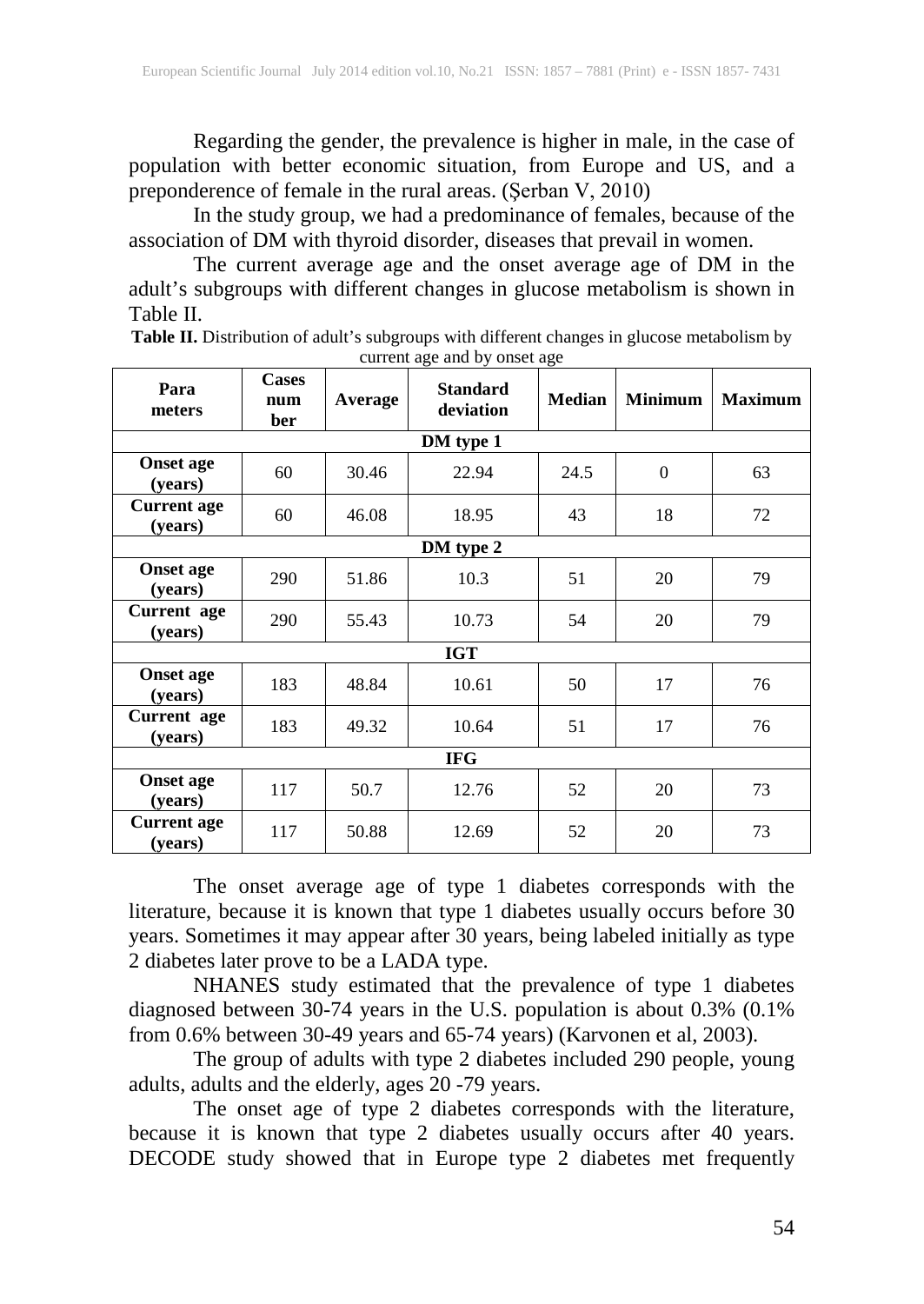between 40-59 years, incidence was higher in women and in the white population (The DECODE Study Group, 2003). AusDiab study showed that the prevalence of type 2 diabetes increases with age, from 2.7% in men and 2.2% in women between 35-44 years to 23.5% and 22.7% at 75 years and over (Dunstan et al, 2002). Also, in the Mexican population, the prevalence of type 2 diabetes increases from 4.2% and 3.2% for men and for women between 35-39 years at 23.1% for men and at 41.7% for women between 60- 64 years (Qiao et al, 2004).

Adults group with IGT involving 183 people, young adults, adults and elderly, aged 17-76 years.

Adults group with IFG included 117 people, young adults, adults and the elderly, ages 20 -73 years.

The prevalence of IGT and IFG in Europe and Asia was assessed by 2 studies: DECODE and DECODA. In Europe, the prevalence of IGT was less than 15% between 30-59 years and 30% over 60 years. IGT incidence increases linearly with age, while IFG not (Qiao et al, 2004).

The prevalence of ACT in the study group was 32% (33.33% F and 19.35% M,  $p = 0.024$ ,  $X^2 = 5.04$ ).

ACT prevalence in type 1 diabetic group was 83.33% (85.45% F and 60% M, p = 0.143,  $X^2 = 2.14$ ), 26.55% in type 2 diabetic group (27.38% F and 21.05% M,  $p = 0.41$ ,  $X^2 = 0.68$ ), 28.41% in IGT group (29.47% F and 10% M,  $p = 0.184$ ,  $X^2 = 1.76$ ), and 24.78% in IFG group (26.85% F and 0%) M,  $p = 0.07$ ,  $X^2 = 3.21$ ).

In the case of Hashimoto's thyroiditis, at adult, the incidence is estimated at 3.5 for women and 0.8 /1.000/year at men. The incidence is higher in geographic areas with adequate or increased intake of iodine and limited in ones with iodine deficiency.

A number of studies show the association between thyroid disease with diabetes and other changes in glycemic balance. The most common thyroid disorders are autoimmune ones in type 1 diabetes and these accompanied by thyrotoxicosis for type 2 diabetes and other changes in glycemic balance.

A study in the Czech Republic shows that the prevalence of thyroid disease in patients with diabetes is 2-3 times higher than in non-diabetic patients (Sivarajah et al, 2006). It increases with age and is strongly influenced by female gender and autoimmune diabetes (Sivarajah et al, 2006(.

Perros et al. (1995) showed in a study on 1310 adult patients with DM that the prevalence of thyroid disease was 13.4%, higher in women with type 1 diabetes (31.4%) and lower in men with type 2 diabetes (6.9%). Newly diagnosed thyroid disease was present in 6.8% of cases, on the first place being subclinical hypothyroidism (4.8%), followed by manifest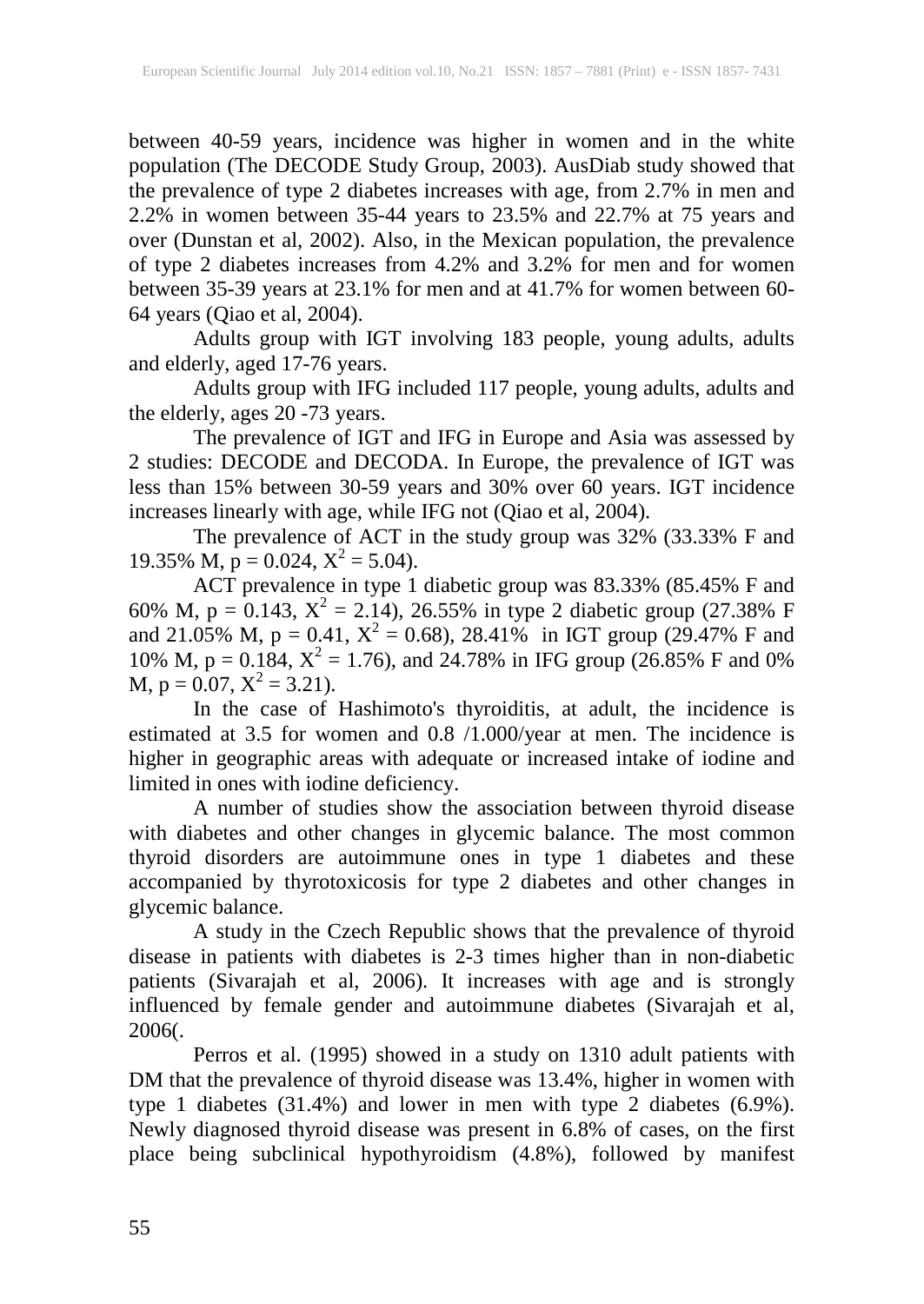hypothyroidism (0.9%), subclinical hyperthyroidism (0.5%) and clinically hyperthyroidism (0.5%). Female patients with type 1 diabetes had the highest risk of developing thyroid disease (12.3%), but all the patients from the study group had a higher incidence of thyroid disease compared to the general population. This study suggests that thyroid function should be investigated in diabetic patients annually to detect asymptomatic thyroid damage with increased frequency in the diabetic population (Radaideh et al, 2006)

Regarding gender distribution, we found a predominance of females in the study group, aspect consistent with the literature as thyroid disorders are more common in women.

In the case of Hashimoto's thyroiditis, the ratio F/M was 15.6/1 in the case of the group with type 1 diabetes, 8.6/1 for DM type 2, 51/1 for IGT and 29/0 for IFG. In literature it was found that the incidence is 10 to 15 times more common in women (Orlander et al, 2005).

The distribution by onset age of thyroid disease is shown in Tab. III. **Table III.** The onset average age of ACT disease in the studied group

| <b>Parameters</b> | <b>Cases number</b> | Average | <b>Standard deviation</b> | <b>Median</b> |
|-------------------|---------------------|---------|---------------------------|---------------|
| DM type 1         |                     | 42.78   | 18.17                     |               |
| DM type 2         |                     | 48.7    | 10.31                     |               |
| <b>IGT</b>        | 52                  | 41.48   | 8.64                      | 42.5          |
| <b>IFG</b>        | 29                  | 51 2    | 15.14                     |               |

Thus, in the case of Hashimoto's thyroiditis, onset age is between 30- 50 years in females and between 40-65 years in males [18].

| <b>Parameters</b> | <b>Cases</b><br>number | Average | <b>Standard</b><br>deviation | <b>Median</b> | <b>Minimum</b> | <b>Maximum</b> |
|-------------------|------------------------|---------|------------------------------|---------------|----------------|----------------|
| DM type 1         | 50                     | 4.3     | 3.98                         | 2.5           |                |                |
| DM type 2         |                        | 5.57    | 7.49                         |               |                | 36             |
| IGT               |                        | 5.07    | 8.11                         |               |                |                |
| IFG               | 29                     | 3.51    | 5.69                         |               |                |                |

**Table IV.** ACT duration at adult studied group

**Table V.** The interval of appearence between ACT disease and differents changes in glycemic balance

| grycellife balance  |           |           |            |            |  |  |  |  |  |
|---------------------|-----------|-----------|------------|------------|--|--|--|--|--|
| Time interval       | DM type 1 | DM type 2 | <b>IGT</b> | <b>IFG</b> |  |  |  |  |  |
| <b>DM</b> after ACT |           |           |            |            |  |  |  |  |  |
| $< 5$ years         | 36%       | 63.63%    | 71.5%      | 75.6%      |  |  |  |  |  |
| $5 - 10$ years      | 2%        | 10.33%    | 9.6%       | 1.03%      |  |  |  |  |  |
| $10 - 15$ years     |           | 7.73%     | 7.6%       | 6.85%      |  |  |  |  |  |
| $15 - 20$ years     |           | 2.53%     | 5.7%       | 3.44%      |  |  |  |  |  |
| $20 - 25$ years     |           | 1.23%     | 1.92%      | 3.44%      |  |  |  |  |  |
| $25 - 30$ years     |           |           | 1.92%      |            |  |  |  |  |  |
| $>$ 30 years        |           | 2.53%     | 1.92%      |            |  |  |  |  |  |
| <b>ACT</b> after DM |           |           |            |            |  |  |  |  |  |
| $< 5$ years         |           | 10.33%    |            |            |  |  |  |  |  |
| $5 - 10$ years      | 14%       |           |            |            |  |  |  |  |  |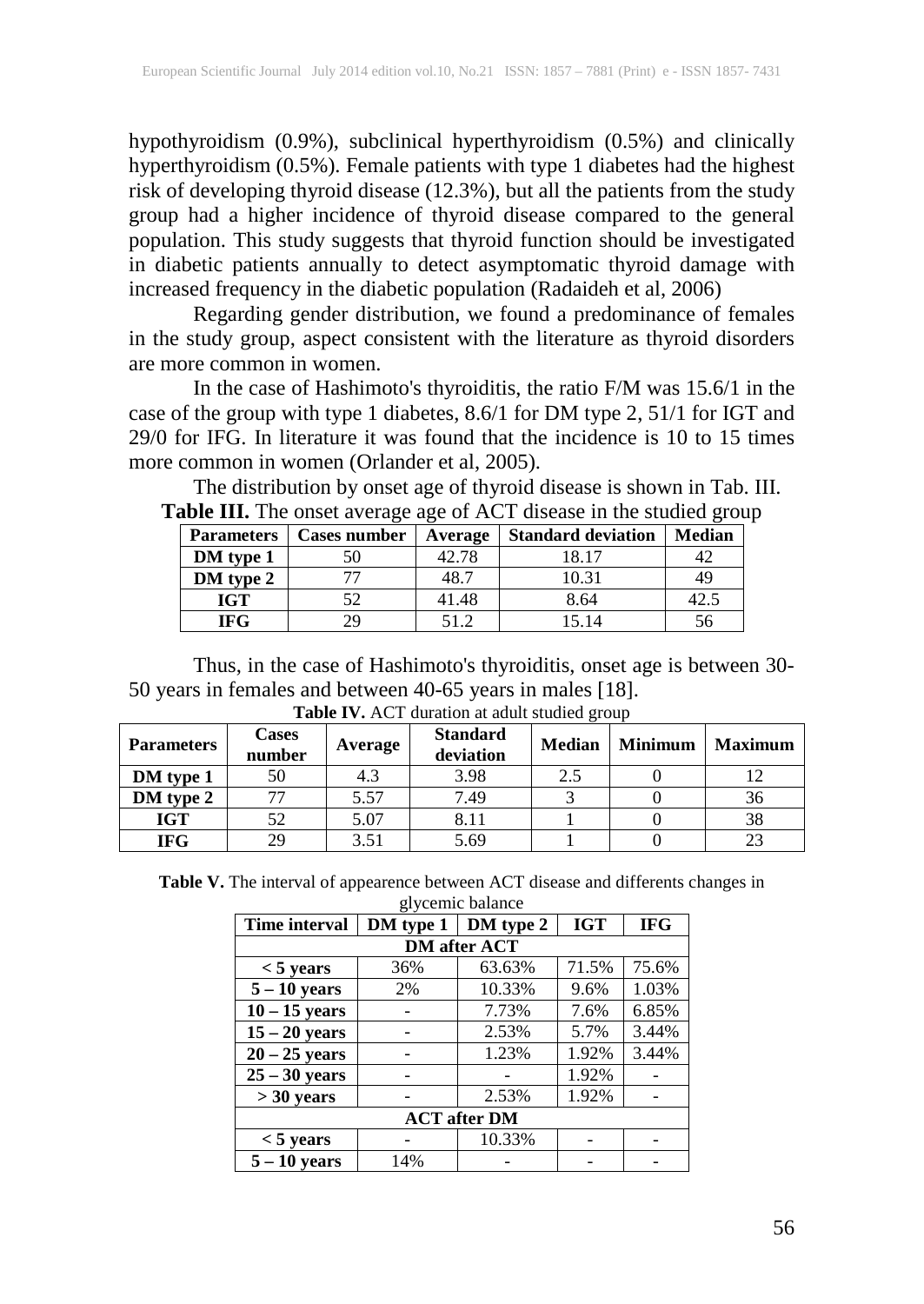| $10 - 15$ years | 6%  |       |   |  |
|-----------------|-----|-------|---|--|
| $15 - 20$ years | 8%  |       |   |  |
| $20 - 25$ years | 2%  |       |   |  |
| $25 - 30$ years | 24% | 1.23% | - |  |
| $>$ 30 years    | 8%  |       |   |  |

Regarding the interval of appearence between ACT disease and differents changes in glycemic balance, in the case of DM type 1 we found 2 situations: appearence of DM type 1 after ACT, mostly in the first 5 years and ACT after DM type at a variable period of time, due to the autoimmune origin of this 2 diaeases. In the case of DM type 2, IGT and IFG, there appear after ACT at a variable peroid of time, mostly in the first 5 years, probably because of treatment of ACT with thyroid hormones. Also, in the caee of DM type 2 we have appearence of ACT after DM type 2, but this association was random. association was random.

Significant differences regarding ACT prevalence were found between the group with diabetes type 1 and type 2 diabetes and other changes in glycemic balance (83.33% vs. 26.55%, p <0.001,  $X^2 = 69.33$  for type 1 diabetes and type 2 diabetes, 83.33% vs. 28.41%, p <0.001,  $X^2 =$ 55.95 for type 1 diabetes and IGT, 83.33% vs. 24.78%, p <0.001,  $X^2 = 55.01$ for type 1 diabetes and IFG), but not between type 2 diabetes and other changes in glycemic balance (26.55% vs. 28.41%,  $p = 0.65$ ,  $X^2 = 0.2$  for type 2 diabetes and IGT, 26.55% vs. 24.78%,  $p = 0.71$ ,  $X^2 = 0.13$  for type 2 diabetes and IFG, 28.41% vs. 24.78%,  $p = 0.48$ ,  $X^2 = 0.48$  for IGT and IFG.

#### **Conclusion**

ACT has prevailed in females and in the group with type 1 diabetes due to autoimmune origin, part of the polyglandular autoimmune syndrome (PAS) type III A.

In the case of DM type 2, IGT and IFG, these appear after ACT, at a variable peroid of time, mostly in the first 5 years, probably because of treatment of ACT with thyroid hormones.

It is useful to determine antithyroid antibodies in patients with type 1 diabetes to detect early ACT because it may progress with hypothyroidism (risk of atherosclerosis and associated cardiovascular diseases).

## **References:**

Aldasouqi SA, Akinsoto OPA, Jabbour SA. Polyglandular Autoimmune Syndrome, Type I, In Endocrinology (electronic book), 2006, pag. 1 - 18 American Diabetes Association. Clinical Practice Recommendations. *Diabetes Care*, 2001; 24: 562 - 563

Armengol P, Cardoso - Schmidt CB, Fernandez M, Ferrer X, Pujol-Borrell R, Juan M. Chemokines Determine Local Lymphoneogenesis and a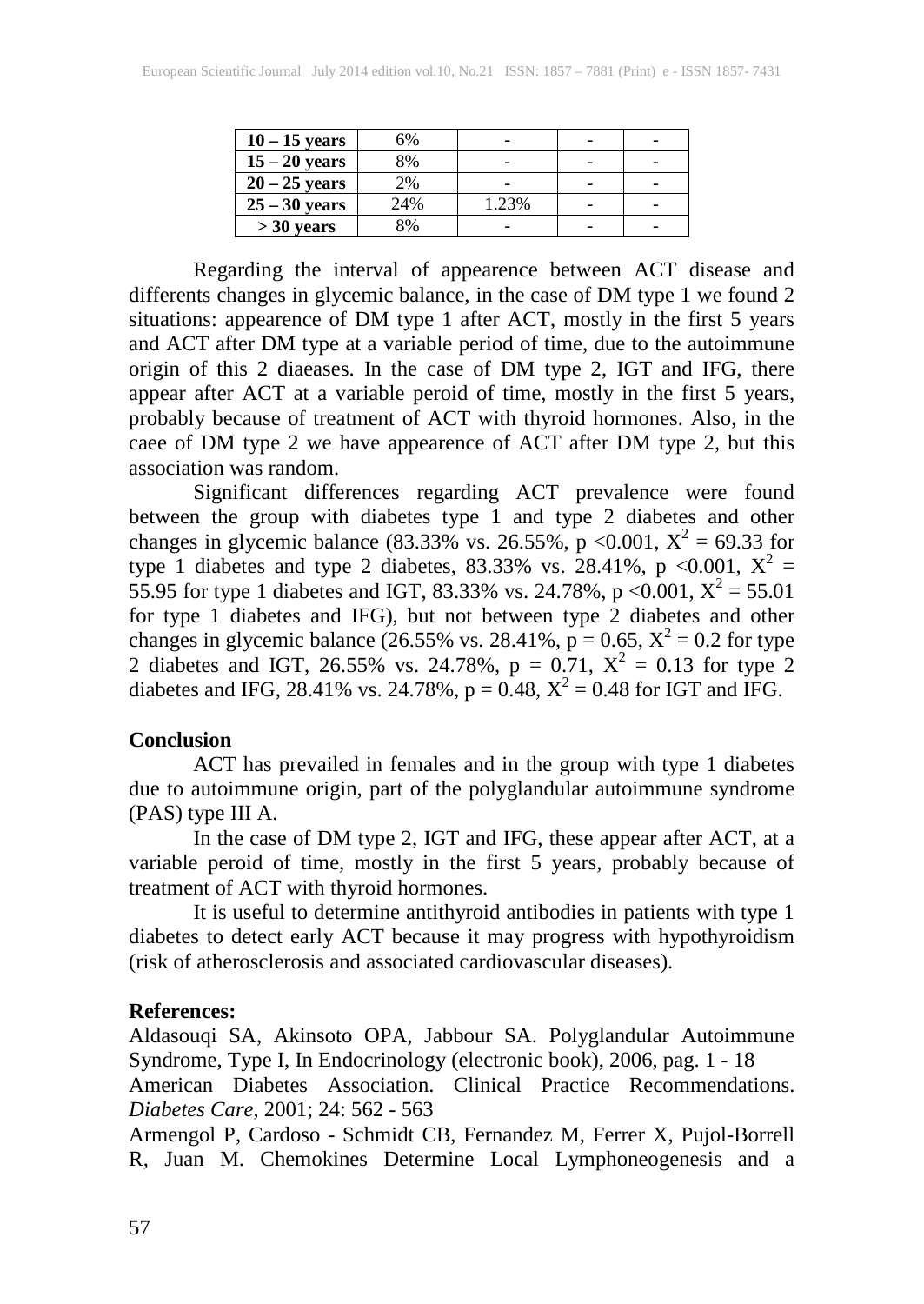Reduction of Circulating CXCR4+ T and CCR7 B and T Lymphocytes in Thyroid Autoimmune Diseases, *J Immunol*, 2003; 170(12): 6320 – 6328

Aung K, Salmon M. Polyglandular Autoimmune Syndrome, Type III, In Endocrinology (electronic book), 2006, pag. 1 - 18

Betterle C, Lazzarotto F, Presotto F. Autoimmune polyglandular syndrome Type 2: the tip of an iceberg?. *Clin Exp Immunol*, 2004; 137(2): 225 - 33

Diabetes Prevention Program Research Group: Reduction in incidence of type 2 diabetes with lifestyle intervention or metformin. *N Engl J Med* , 2002; 346: 393 – 403

Dunstan DW, Zimmet PZ, Welborn TA, de Courten MP, Cameron AJ, Sicree RA, Dwyer T, Colagiuri S, Jolley D, Knuiman M, Atkins R, Shaw JE. The rising prevalence of diabetes and impaired glucose tolerance:the Australian Diabetes, Obesity and Lifestyle Study. *Diabetes Care*, 2002; 25 (5): 829 - 34

Hypponen E, Virtanen SM, Kenward MG, Knip M, Akerblom HK. The Childhood Diabetes in Finland Study Group. Obesity, increased linear growth, and risk of type 1 diabetes in children, *Diabetes Care*, 2000; 23: 1755

Karvonen M, Tuomilehto J, Podar T. Epidemiology of type 1 diabetes in *Textbook of Diabetes*, *Third Edition*, 2003; 1: 5.1 - 5.14

Myhre AG, Halonen M, Eskelin P. Autoimmune polyendocrine syndrome type 1 (APS I) in Norway. *Clin Endocrinol (Oxf)*, 2001; 54(2): 211 - 7

Orlander PR, Woodhouse WR, Davis AB. Hypothyroidism, In Endocrinology (electronic book), 2005, pag. 1 - 19

Qiao Q, Williams DE, Imperatore G, Narayan KMV, Tuomilehto J. Epidemiology and Geography of Type 2 Diabetes Mellitus. *In International Textbook of Diabetes Mellitus*, 3rd ed.John Wiley & Sons, Ltd; 2004: 35 – 56

Radaideh AR, Nusier MK, Amari FL, Bateiha AE, El-Khateeb MS, Naser AS, Ajlouni KM. Thyroid dysfunction in patients with type 2 diabetes mellitus in Jordan. *Saudi Med J*, 2004; 25 (8): 1046 - 1050

Rathmann W, Haastert B, Icks A, et al. High prevalence of undiagnosed diabetes mellitus in Southern Germany: target populations for efficient screening. The KORA Survey 2000. Diabetologia 2003; 46: 182 -189

Sivarajah S, Fan CY, Akinsoto OPA. Polyglandular Autoimmune Syndrome, Type II. In Endocrinology (electronic book), 2006

Şerban V – Diabetes mellitus epidemiology in Romanian Textbook of metabolic diseases, vol. 1, Brumar Publishing, 2010, pag. 79 – 85

The DECODE Study Group. Age –and-sex-specific prevalences of diabetes and impaired glucose regulation in 13 European cohorts. *Diabetes Care*,  $2003$ ;  $26(1)$ : 61 - 9